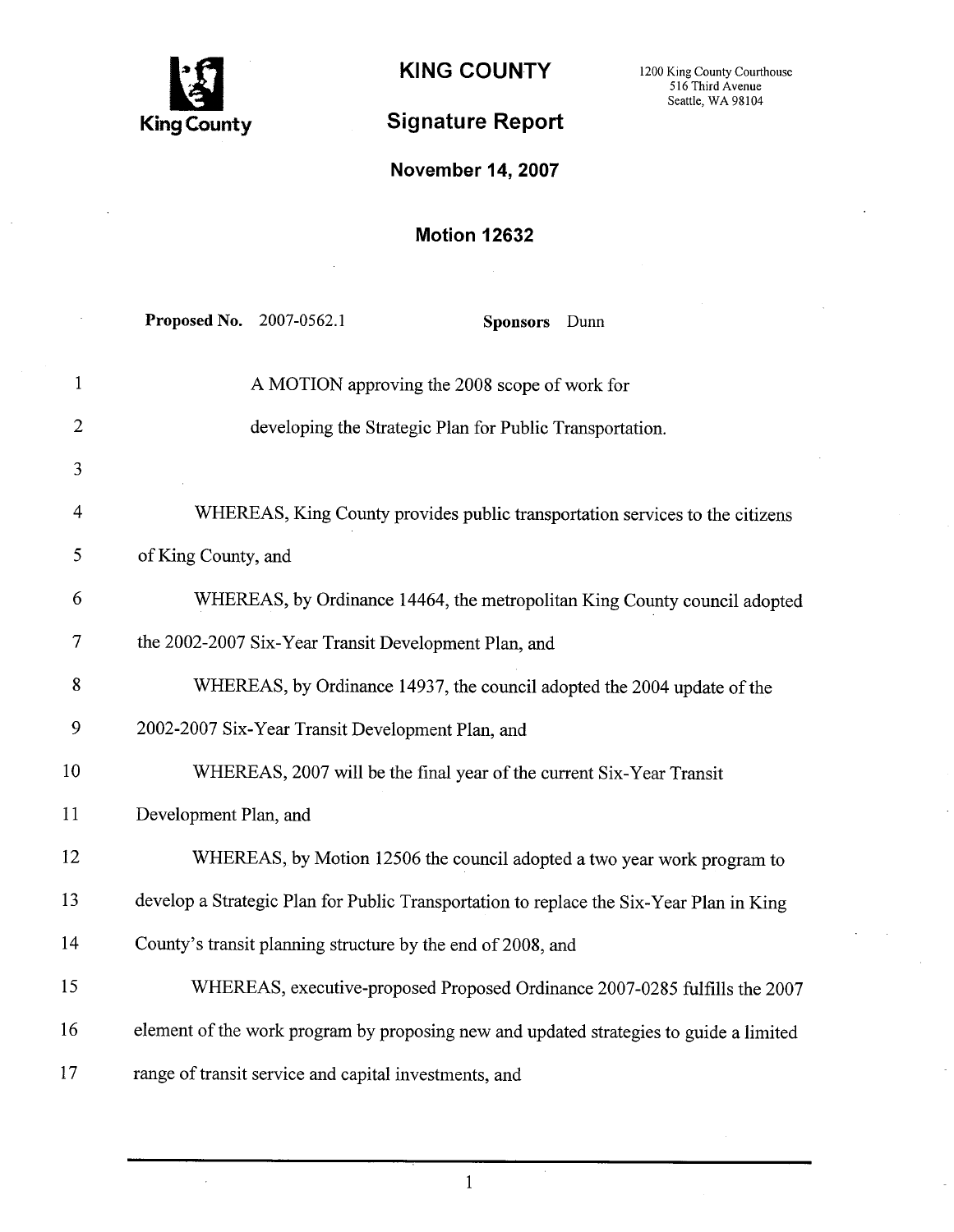- 18 WHEREAS, the adopted work program calls for the balance of the strategic plan
- 19 to be developed and adopted in 2008;
- 20 NOW, THEREFORE, BE IT MOVED by the Council of King County:
- 21 The 2008 Transit Strategic Plan for Public Transportation Scope of Work,
- 22 Attachment A to this motion, is hereby approved.

23

Motion 12632 was introduced on 10/22/2007 and passed by the Metropolitan King County Council on 11/13/2007, by the following vote:

> Yes: 7 - Mr. Gossett, Mr. von Reichbauer, Mr. Dunn, Mr. Ferguson, Mr. Phillips, Ms. Hague and Mr. Constantine No: 0 Excused: 2 - Ms. Patterson and Ms. Lambert

> > KING COUNTY COUNCIL KIG COUNTY, WASHINGTON

Gossett, Chair

ATTEST:

Anne Noris, Clerk of the Council

Attachments . A. 2008 Strategic Plan for Public Transportation Scope of Work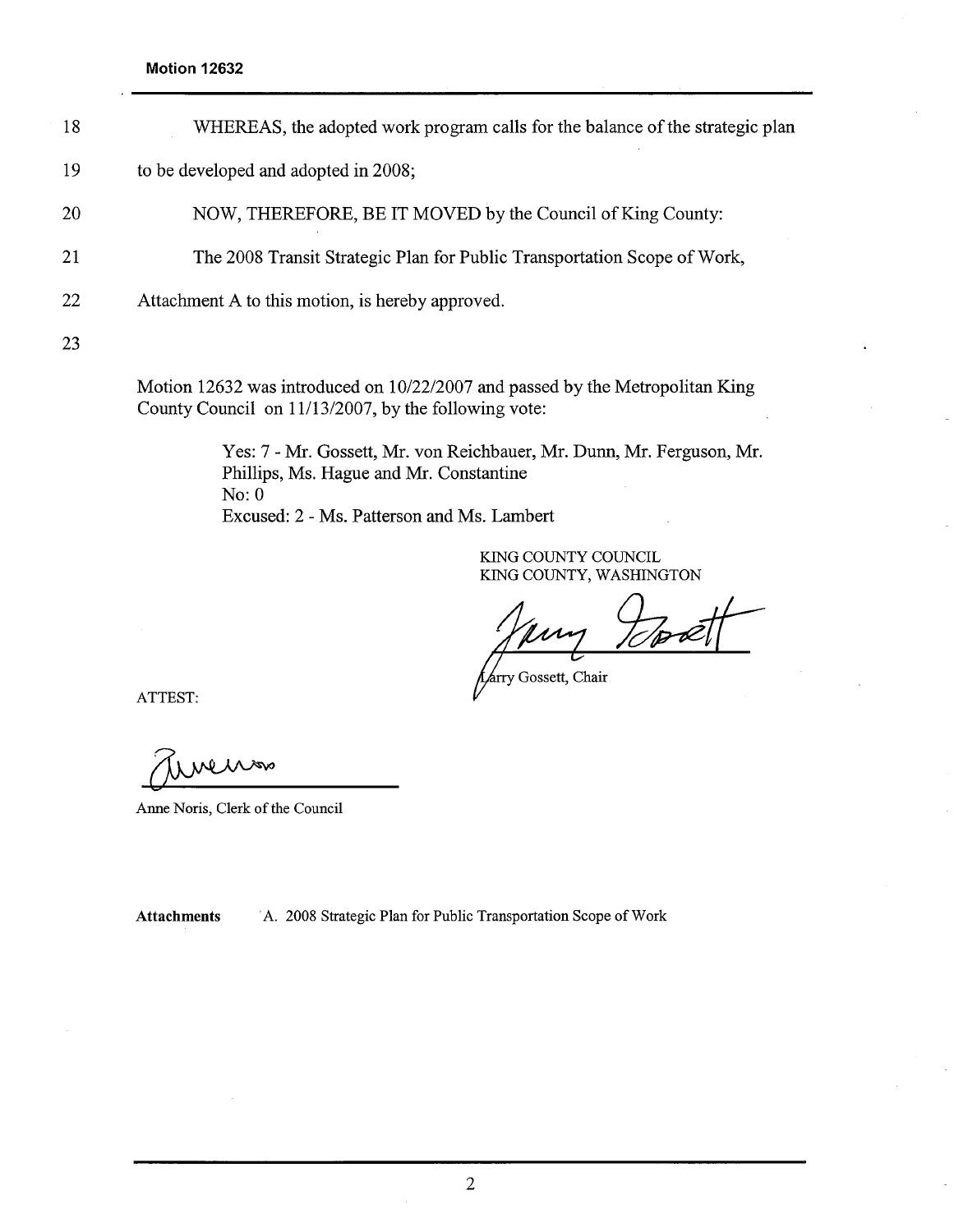# 2008 STRATEGIC PLAN FOR PUBLIC TRANSPORTATION SCOPE OF WORK

The King County Metro Transit Division will develop for review and transmittal by the King County Executive a ten-year Strategic Plan for Public Transportation for review and adoption by the Metropolitan King County Council in 2008. In addition to updates of strategies in the 2002-2007 Six-Year Transit Development Plan deemed necessary by the Executive, and elements identified through its public outreach process, the Transit Division should include the following considerations and transit activities in its 2008 plan development work:

## Planning Context: Implications for Public Transportation

- . population, employment and local economic trends
- . transportation network
- transit ridership forecast
- . revenue trends and potential new revenue sources
- . local and regional growth management plans
- . city transit and transportation plans

## Emerging Issues

- . climate change
- . healthy communities
- . transportation system pricing
- . transit role in mitigating freeway construction impacts

#### Regional Transportation

- integration with Link LRT beginning in 2009
- ST2 integration plans and project development
- . mitigation of RTID construction impacts
- · transit elements of Alaskan Way Viaduct replacement
- . streetcar network and infrastructure
- . transit elements of regional freeway projects
- service integration with other public transportation systems.

#### Monitoring and Management Strategies

- . performance targets and measures
	- achievement
	- rider and non-rider perceptions and customer satisfaction

#### Further Development of the Transit Now Program

- detailed implementation plans for all Transit Now elements
- RapidRide service and capital attributes and project development for each corridor
- . selected partnership projects
- · developing area service improvement proposals

# Capital Program

- . capital needs and prioritization
- . bus base expansion needs and timetable